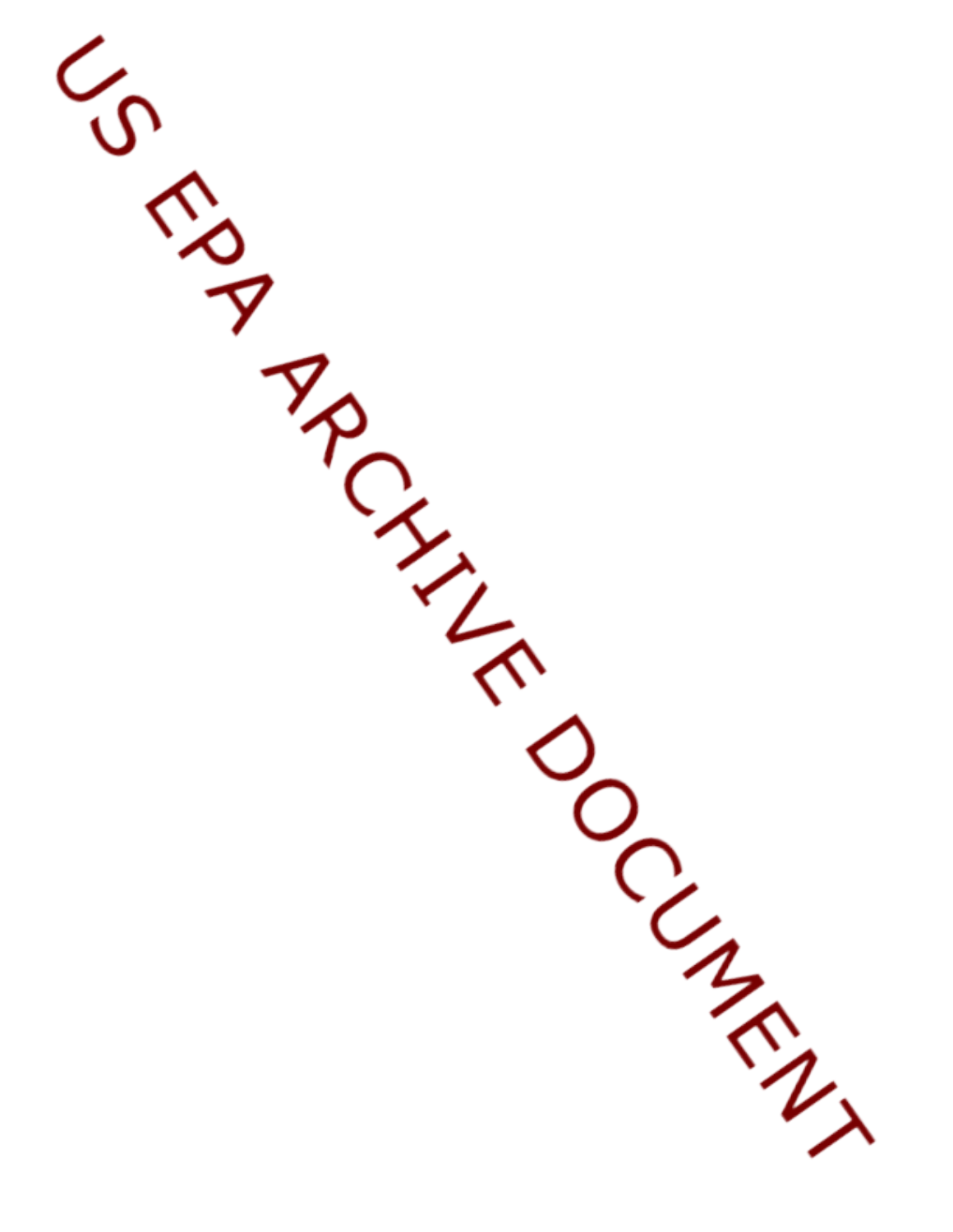# **Consumer Factsheet on: TETRACHLOROETHYLENE**

# [List of Contaminants](http://www.epa.gov/safewater/hfacts.html)

 As part of the Drinking Water and Health pages, this fact sheet is part of a larger publication: **National Primary Drinking Water Regulations** 

 States Environmental Protection Agency (EPA). This is a factsheet about a chemical that may be found in some public or private drinking water supplies. It may cause health problems if found in amounts greater than the health standard set by the United

## **What is Tetrachloroethylene and how is it used?**

Tetrachloroethylene (PCE) is a colorless organic liquid with a mild, chloroform-like odor. Its greatest use is in the textile industry, and as a component of aerosol dry-cleaning products.

 The list of trade names given below may help you find out whether you are using this chemical at home or work.

## **Trade Names and Synonyms:**

 Antisal 1 Ethylene tetrachloride Perchloroethylene PCE Ankilostin Didakene Fedal-un Nema Perclene Persec **Tetlen** Tetracap **Tetraleno Tetropil** Dow-per **Perawin Perchlor** Percosolv Perk Perklone **Tetraguer Tetralex Tetravec** 

# **Why is Tetrachloroethylene being Regulated?**

 based solely on possible health risks and exposure, are called Maximum Contaminant Level Goals. In 1974, Congress passed the Safe Drinking Water Act. This law requires EPA to determine safe levels of chemicals in drinking water which do or may cause health problems. These non-enforceable levels,

The MCLG for PCE has been set at zero because EPA believes this level of protection would not cause any of the potential health problems described below.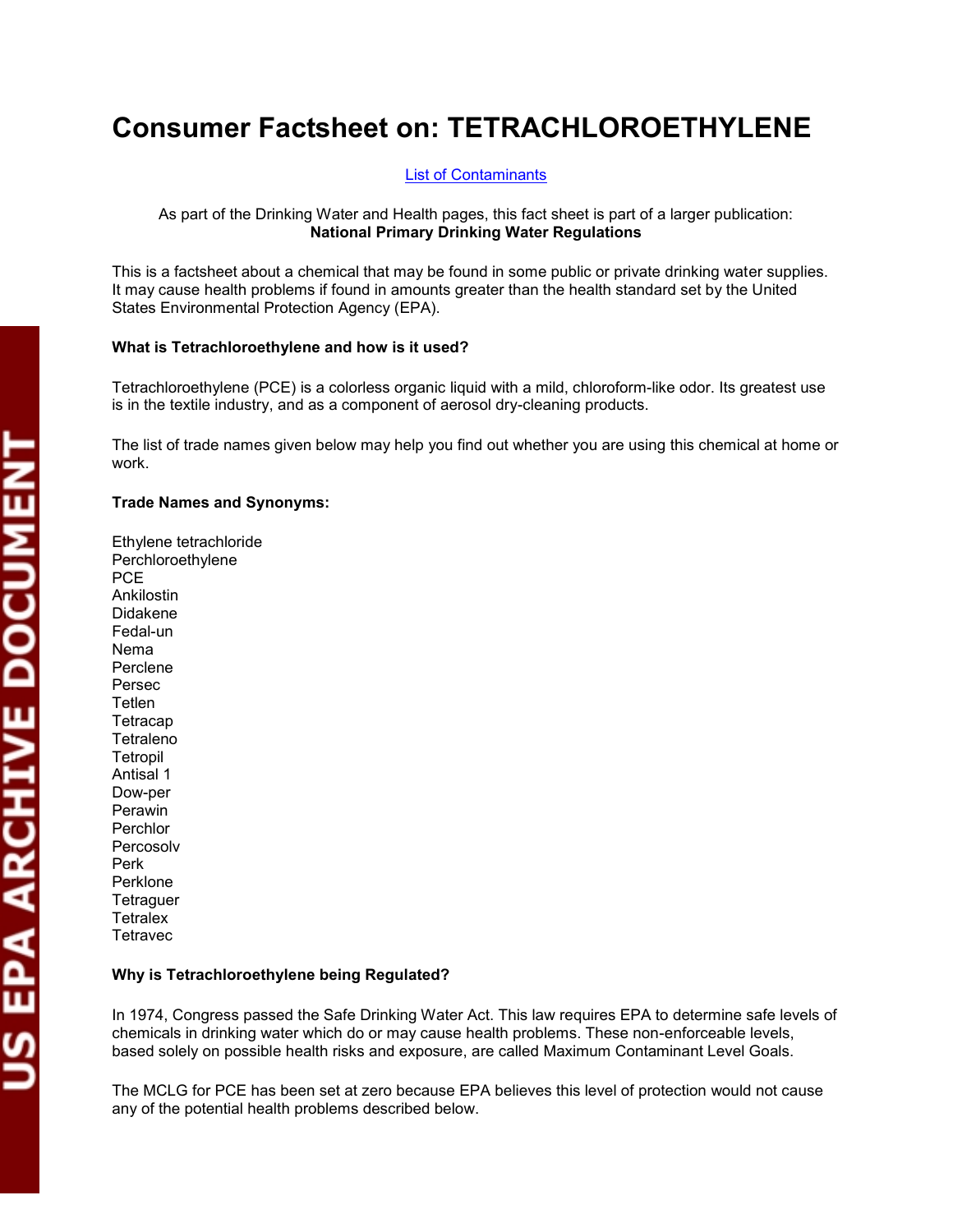Based on this MCLG, EPA has set an enforceable standard called a Maximum Contaminant Level (MCL). MCLs are set as close to the MCLGs as possible, considering the ability of public water systems to detect and remove contaminants using suitable treatment technologies.

 contaminant should it occur in drinking water. The MCL has been set at 5 parts per billion (ppb) because EPA believes, given present technology and resources, this is the lowest level to which water systems can reasonably be required to remove this

These drinking water standards and the regulations for ensuring these standards are met, are called National Primary Drinking Water Regulations. All public water supplies must abide by these regulations.

# **What are the Health Effects?**

Some people who drink water containing tetrachloroethylene in excess of the MCL over many years could have problems with their liver and may have an increased risk of getting cancer.

#### **How much Tetrachloroethylene is produced and released to the environment?**

Production of tetrachloroethylene was 405 million lbs in 1986. Major releases of tetrachloroethylene to air and water are from dry cleaning and industrial metal cleaning or finishing. Water pollution can occur from tetrachloroethylene leaching from vinyl liners in some types of pipelines used for water distribution, and during chlorination water treatment.

From 1987 to 1993, according to EPA's Toxic Chemical Release Inventory, tetrachloroethylene releases to land and water totalled over 1 million lbs. These releases were primarily from alkali and chlorine industries which use it to make other chemicals. The largest releases occurred in Louisiana and South Carolina.

#### **What happens to Tetrachloroethylene when it is released to the environment?**

 PCE released to soil will readily evaporate or may leach slowly to the groundwater. Its break down by soil microbes is slow. PCE released to water will primarily evaporate and has little potential for accumulating in aquatic life.

#### **How will Tetrachloroethylene be Detected in and Removed from My Drinking Water?**

 your water supplier to collect water samples every 3 months for one year and analyze them to find out if The regulation for tetrachloroethylene became effective in 1992. Between 1993 and 1995, EPA required PCE is present above 0.5 ppb. If it is present above this level, the system must continue to monitor this contaminant until the system has taken immediate steps to remediate the problem or the State has determined that the contaminant will remain reliably and consistently below the MCL.

If contaminant levels are found to be consistently above the MCL, your water supplier must take steps to reduce the amount of PCE so that it is consistently below that level. The following treatment methods have been approved by EPA for removing PCE: Granular activated carbon in combination with Packed Tower Aeration.

## **How will I know if Tetrachloroethylene is in my drinking water?**

 required to prevent serious risks to public health. If the levels of PCE exceed the MCL, 5 ppb, the system must notify the public via newspapers, radio, TV and other means. Additional actions, such as providing alternative drinking water supplies, may be